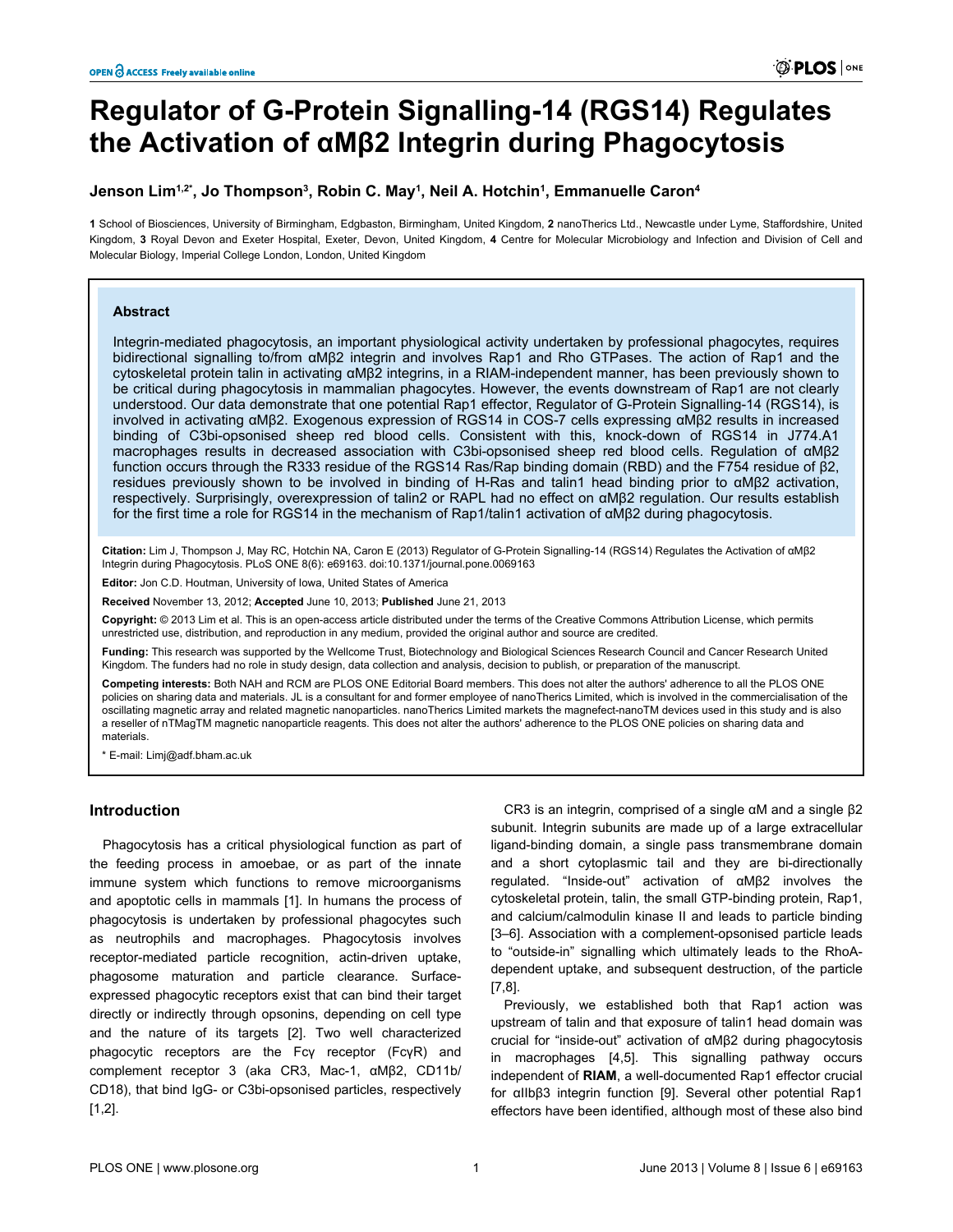to other Ras GTPases in vitro – e.g. **Vav2**, Regulator for cell Adhesion and Polarization enriched in Lymphoid tissues (RAPL), Afadin/MLLT4 (**AF6**) and Regulator of G-Protein Signalling-14 (**RGS14**) [\[10–13\]](#page-4-0). Others, like Phosphatidylinositol 3-kinases, RalA and Raf have been dismissed (Caron, unpublished data) [[14](#page-4-0)–[16](#page-4-0)]. Recent work has also identified other FERM-containing proteins, such as talin2 and kindlin3, the latter of which has a positive role in integrin activation [\[17,18\]](#page-4-0). The aim of this study was to identify the Rap1 effector involved in activation of αMβ2 and to establish the role, if any, of talin2 in this process. We show that the Rap1 effector, RGS14 regulates αMβ2, and that this regulation is dependent on R333 of RGS14 and F754 of β2. However, we find no evidence that Talin2 is involved in this process.

## **Methods**

#### **Materials**

Sheep red blood cells (RBC) were purchased from TCS Biosciences, Ltd., Gelatin Veronal Buffer, and C5-deficient serum were from Sigma. The antibodies used in this study were mouse anti-RGS14 (clone H-70, Santa Cruz), mouse antihuman β2 (clone 6.7; BD-Pharmingen), mouse anti-Flag (M2, Sigma), mouse anti-myc (9E11, Cell Signalling) rabbit anti-FAK (clone Ab-397, Sigma) and rabbit anti-sheep erythrocyte IgM antibodies (Cedarlane Laboratories). Conjugated secondary antibodies were from Molecular Probes/Invitrogen (immunofluorescence) or IRDye (western blots).

## **DNA constructs**

Eukaryotic expression vectors (pRK5) encoding human wild type (wt) and mutant αM and β2 were previously described [[4,6–8](#page-4-0)]. Plasmids used in this study are as follows: pRKGFP-Talin1 (Kazue Matsumoto), pEGFP-Talin2 [[17](#page-4-0)], pCDNA3.1myc-AF6 (Linda Van Aelst), pCMV3myc-Vav2 [\[10\]](#page-4-0), pCDNA3.1Flag - RGS14, -RGS14(H406A) and -RGS14(R333L) [\[19\]](#page-4-0), pCDNA4myc-RAPL [[20](#page-4-0)]. All plasmids were transformed into One Shot TOP10 chemically competent *Escherichia coli* (Invitrogen) and DNA was prepared using the QIAGEN maxior mini-prep kits.

## **Cell culture and transfection**

Cells from the murine macrophages J774.A1 and simian kidney fibroblast COS-7 (American Type Culture Collection numbers TIB-67 and CRL-1651, respectively) were maintained and seeded as previously described [\[7](#page-4-0)]. Transfection of COS-7 and J774.A1 cells with plasmid DNA or siRNA were performed using Genejuice (Merck Millipore) or RNAiMAX (Invitrogen), respectively, according to manufacturers' instructions. For gene knockdown of RGS14, J774.A1 cells were transfected with 60pmol ON-TARGET *plus* siRNA (individual or a pool of four, Dharmacon/Thermo Scientific) and allowed to undergo gene silencing for 5 days. For transfection of J774.A1 cells with plasmid DNA, magnetofection using the magnefect-nano II system (nanoTherics Ltd, Stoke-on-Trent, UK) was employed. Briefly, 1.5μg of plasmid DNA was complexed with 1μl of Neuromag (nanoTherics Ltd) for 15min in serum-free DMEM

before adding drop-wise to 10 000 non-activated J774.A1 cells per well in 24-well plate. Plates were incubated for 30min over a magnet array moving laterally at 2Hz with 0.2mm amplitude of displacement (oscillating). After transfection, plates were removed from the magnetic arrays and placed back in the incubator. 24hr later, the same procedure was repeated (retransfection) and cells were incubated for a further 24hr before phagocytic challenge or lysed with sample buffer for western blotting. Intensities of bands were determined by densitometric analysis by using the ImageJ software (National Institutes of Health) and related to the levels of Scrambled siRNA/FAK loading control.

## **Phagocytic challenge**

C3bi-opsonised RBC (C3bi-RBC) were prepared and used as previously described [\[7,8\]](#page-4-0), using 0.1μl (0.5μl for macrophages) of fresh RBC per 13mm coverslip. Where needed for efficient binding and phagocytosis of C3biopsonised RBC, macrophages were preactivated using 150ng/ml phorbol-12-myristate-13-acetate (PMA, Sigma) in HEPES-buffered, serum-free DMEM for 15min at 37°C [\[21\]](#page-4-0). PMA-activated macrophages were challenged with C3bi-RBC for 30min at 37°C, washed with PBS to remove unbound RBC and fixed in cold 4% paraformaldehyde for 10min at 4°C.

#### **Immunofluorescence and scoring**

Since only associated RBC were counted, J774.A1 or COS-7 cells were permeabilised with 0.1% Triton X-100 and stained for either β2 (1:100 dilution), myc- or Flag- (both at 1:1000 dilution) tagged proteins before counterstained using Alexa-Fluor-488-conjugated goat anti-mouse (GFP-tagged proteins remained unstained). To highlight the C3bi-SRBC, the Alexa-Fluor-594-conjugated goat anti-rabbit antibodies were applied, which would be against the opsonising rabbit antibodies. Coverslips were finally mounted in Mowiol (Calbiochem) containing *p*-phenylenediamine (Sigma) as antifading reagent and analyzed by confocal or epifluorescence microscopy (LSM710, Zeiss or DM-IL, Leica). Association index is defined as the number of RBC bound to 100 macrophages or COS-7 cells expressing appropriate plasmids. Data shown are the mean ± SEM of at least three independent experiments.

#### **Statistical analysis**

One-way analysis of variance (ANOVA) was used to compare and determine statistical significance (GraphPad InStat software). *P* values of less than 0.05 were considered significant.

## **Results and Discussion**

To identify the Rap1 effector required for activation of αMβ2, plasmids expressing known Rap1 effectors were transiently transfected into COS-7 cells together with wild type (wt) αM and β2 chains. After 48hr, the transfected cells were challenged with C3bi-opsonised sheep red blood cells (C3bi-RBC), immunostained and scored for associated C3bi-RBCs relative to COS-7 expressing only wt αMβ2 ([Figure 1\)](#page-2-0). Consistent with our previous findings, binding of C3bi-RBC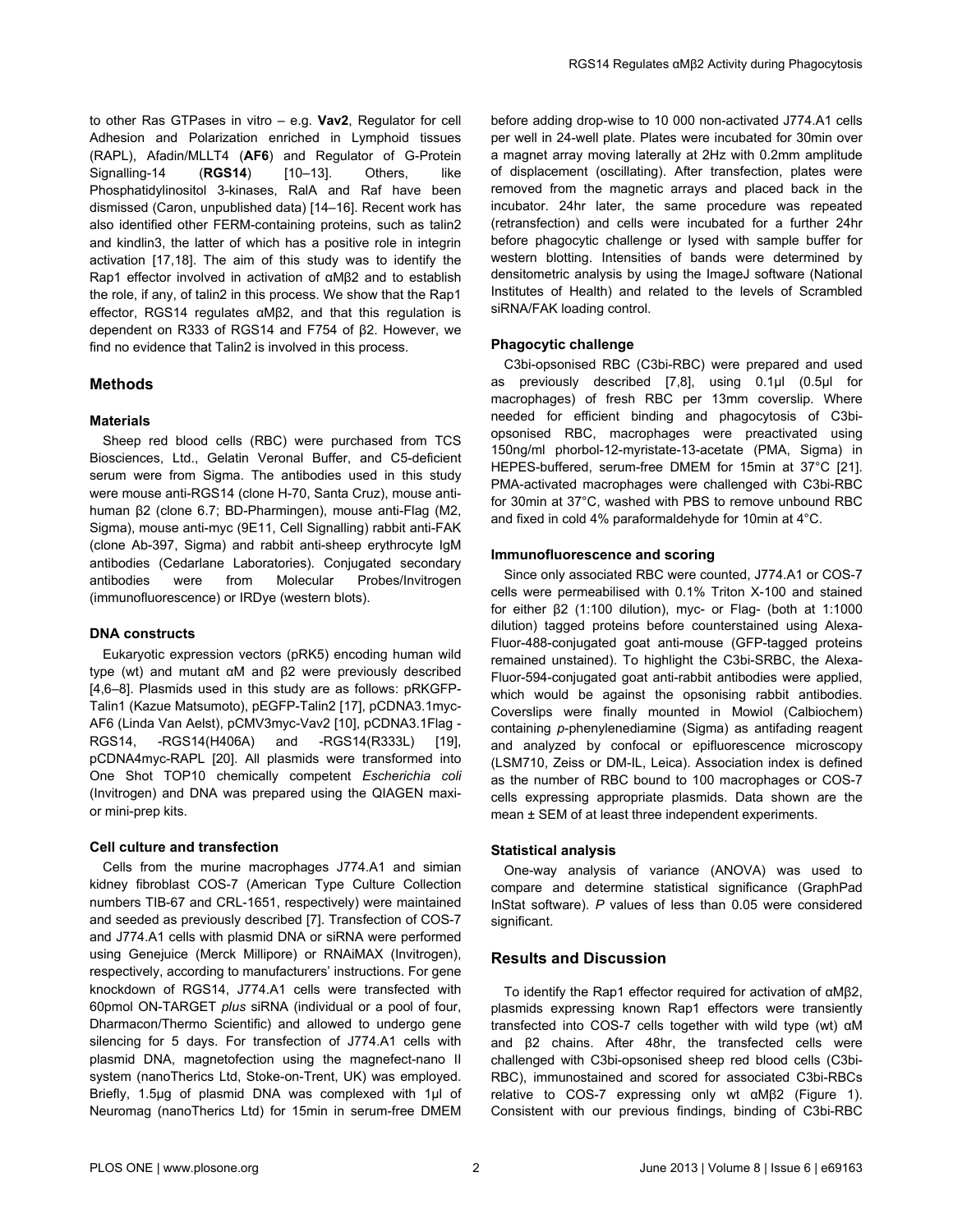<span id="page-2-0"></span>

**Figure 1. Identification of the Rap1 effector necessary for αMβ2 activation.** COS-7 cells were co-transfected with wild type αM and β2 (main) or αM and β2(F754A) (inset), together with the Rap1 effectors, constitutively active Rap1 (V12), talins 1 and 2, as indicated. Transfected cells were challenged with C3bi-RBC, processed for immunofluorescence using the appropriate antibodies against either β2, myc- and Flag-tagged proteins or unstained for GFP-tagged proteins and scored for C3bi-RBC association, as described in the Methods section. Results were expressed relative to the values obtained for αMβ2 only (arbitrarily set to 100). Not significant (ns), *p*>0.05; \*, *p*<0.05; \*\*, *p*<0.001.

doi: 10.1371/journal.pone.0069163.g001

increased by twofold to cells expressing αMβ2 together with either constitutively active Rap1 (V12) or full length talin1 [\[5\]](#page-4-0). Co-expression with Vav2, AF-6, talin2 or RAPL resulted in no increase in C3bi-RBC binding. However, co-expression of RGS14 with αMβ2 resulted in an increase in binding (158.5±32.7, *p*<0.05), though not to levels seen with either V12Rap1 (199.2±38.7, *p*<0.05) or talin1 (198.8±28.2, *p*<0.05). RGS14 was first identified as a Rap1 effector in a yeast two hybrid screen, using a mouse brain cDNA library, together with wt and point mutants of Rap1 and Rap2. This was confirmed using His-tagged RGS14 to pull down endogenous Rap1 from mouse brain membranes [[13](#page-4-0)]. Therefore it is likely that RGS14 is the primary Rap1 effector responsible for activating αMβ2.

Next we mapped the regions of RGS14 and αMβ2, required for αMβ2 activation. RGS14 contains two Ras/Rap-binding domains (RBD), R1 and R2 which contain key residues critical for interacting with Ras and Rap isoforms – R333 (in R1) and H406 (in R2) [[19](#page-4-0),[22\]](#page-4-0). Using point mutants of RGS14 (R333L and H406A), we found that the H406A mutant of RGS14 (H406A = 157.9±47.6 c.f. wt RGS14 = 160.3±31.4; *p*>0.05), but not the R333L mutant (R333L = 98.6±35.4 c.f. wt RGS14 = 160.3±31.4; *p*<0.05), was able to activate αMβ2 comparable with wt RGS14 (Figure 1). This finding indicates that it is the R1 RBD that is crucial for RGS14 activation of αMβ2. This result is consistent with previous studies which showed that the R333L point mutant did not interact with either Rap1, Rap2 (in yeast-



**Figure 2. RGS14 is the Rap1 effector essential for RBC binding during αMβ2 activation.** (**A**, **B**) J774.A1 macrophages were transfected with 60pmol of individual or pooled RGS14 or Scrambled siRNA as indicated and 5 days later, cells were analysed for RGS14 expression (**A**,**B**) and binding of C3bi-RBC (**C**). (**A**) Lysates of siRNA transfected J774.A1 cells were analysed by western blotting for the presence of RGS14 and focal adhesion kinase (FAK) as indicated. (**B**) Relative band intensities were determined as described in the Methods section, with the ratio of Scrambled siRNA and FAK intensities set to 100% for the negative control. (**C**) siRNA transfected J774.A1 cells were challenged with C3bi-RBC, processed for immunofluorescence and scored for RBC association, as described in the Methods section. Relative association indices were related to the values obtained from the negative (scrambled) controls and they are the mean  $\pm$ S.D. of at least three independent experiments. Not significant (ns), *p*>0.05; \*, *p*<0.05.

doi: 10.1371/journal.pone.0069163.g002

two hybrid studies) [[23](#page-4-0)] or H-Ras (in immunoprecipitation studies) [[19](#page-4-0)]. As talin is considered to be the "final common step in integrin activation" [\[24\]](#page-4-0), and since Rap1 acts upstream of talin, we wanted to confirm that RGS14 – as a Rap1 effector – acts upstream of αMβ2 in a talin-dependent manner. A plasmid expressing β2 defective in talin head association and activation (F754A), which is known to be the final step in integrin activation [[4](#page-4-0)], was co-transfected with RGS14. RGS14 was unable to activate αMβ2(F754A) as measured by association with C3bi-RBC (Figure 1, inset; αMβ2(F754A) only, set at 100 c.f. αMβ2(F754A) + wild-type RGS14 = 95.1±0.2). This result was similar to talin1 co-transfected with αMβ2(F754A) in COS-7 cells, demonstrated here and shown previously [\[4,5\]](#page-4-0) (Figure 1, inset; αMβ2(F754A) only, set at 100 c.f.  $\alpha$ M $\beta$ 2(F754A) + talin1 = 65.0 $\pm$ 2.4 and [\[4\]](#page-4-0)). This clearly suggests that RGS14 acts on αMβ2 in a talin1- and RBD1 dependent manner.

To confirm this result, varying doses (20–400pmol) of short interfering RNAs (siRNA) against human RGS14 or a control scrambled sequence were transfected into differentiated THP-1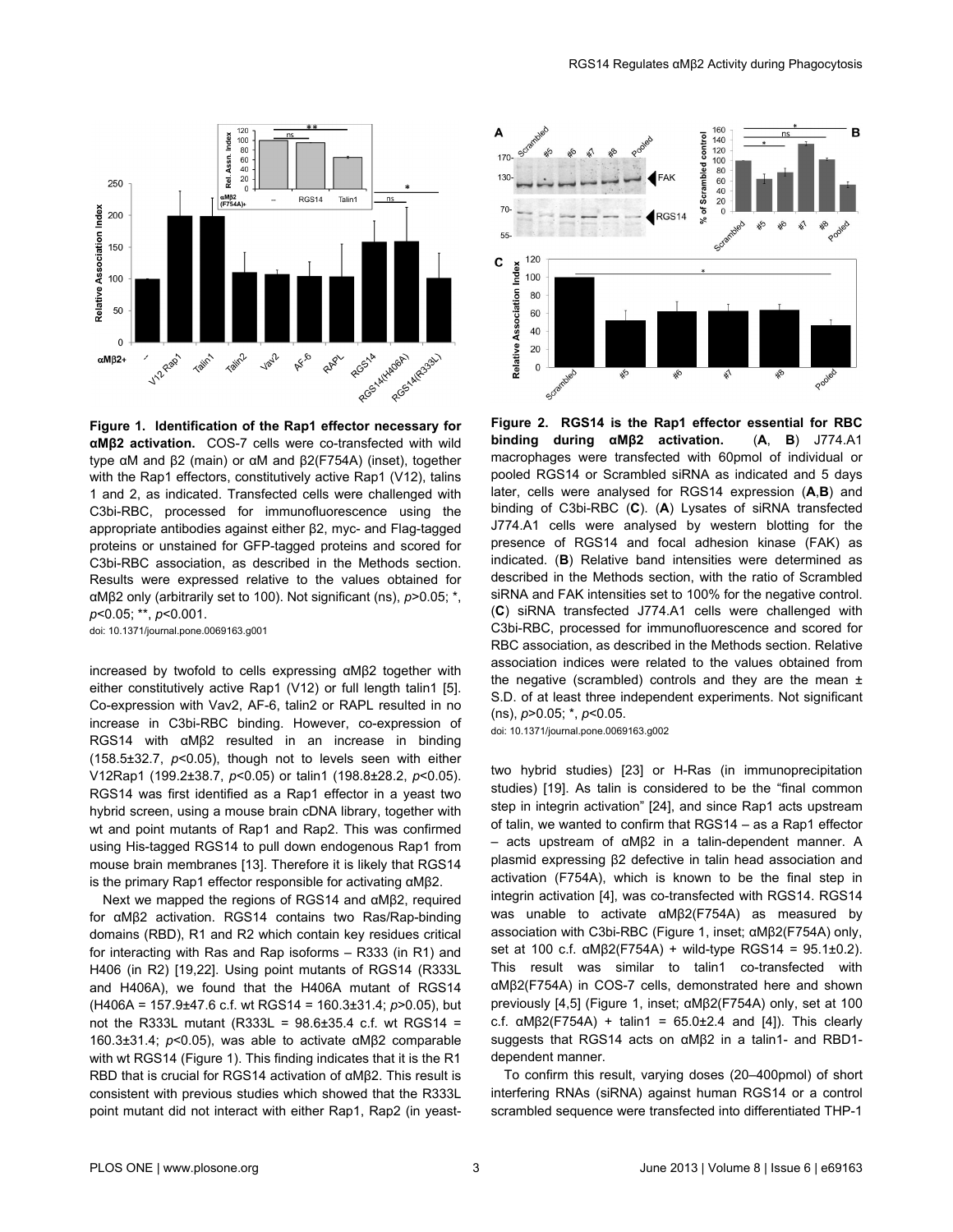human monocytes/macrophages. Transfected cells were left for 48hr before either challenging these cells with C3bi-RBC or lysing the cells for western blot analysis to determine levels of gene knock-down, with tubulin used as a loading control. However, we were unable to efficiently knockdown RGS14 in THP-1 cells (data not shown) so we used J774.A1 mouse macrophages transfected with 60pmol of either an individual or a pool of 4 siRNAs against mouse RGS14 siRNA. Gene silencing of RGS14 using individual siRNAs vary between 0-25% knock-down (#5, #6 and #8, [Figure 2B\)](#page-2-0), as determined by western blot analysis [\(Figure 2A, B\)](#page-2-0). Knockdown of RGS14 using pooled siRNA was not complete with ~55% decrease in expression of RGS14 – when compared to the corresponding scrambled siRNA controls and focal adhesion kinase (FAK) loading controls ([Figure 2A,B\)](#page-2-0). This is reflected in a physiological effect as demonstrated with a decrease in bound C3bi-RBC – set at 100 (60pmol scrambled siRNA) c.f. 46.5±6.1 (pooled RGS14 siRNA) ([Figure 2C\)](#page-2-0). While there is a possibility of off-target effects, these findings and previous results with the overexpressed RGS14 gene [\(Figure 1\)](#page-2-0) suggest a role for RGS14 in activating αMβ2 prior to particle binding and uptake. The modest decrease in bound C3bi-SRBC could be due to the presence of talin, a well documented activator of integrins, including αMβ2, on its β2 cytoplasmic tail [\[4,24\]](#page-4-0); kindlin-3, another activator of β2 class of integrins and shown to be involved in αMβ2-mediated spreading of αMβ2-expressing K562 cells [[25](#page-4-0),[26](#page-4-0)]; and/or Rap1-interacting adaptor molecule (RIAM) which was recently demonstrated to regulate complement dependent phagocytosis, an αMβ2-mediated event [\[27](#page-4-0)], though the role of RIAM is still controversial [\[5\]](#page-4-0). Nevertheless, this suggests that RGS14 acts on αMβ2, either directly or in conjunction with the other integrin regulators described above. Interestingly, depletion of RGS14 led to a decrease in nerve- and fibroblast-growth factor induced neurite outgrowth in the neuronal cell line, PC12 [\[22\]](#page-4-0) – a process generally thought to be driven by α3β1 integrins, specifically the cytoplasmic tail of the α3 integrin subunit [[28](#page-4-0),[29](#page-4-0)].

Finally, to confirm this RGS14/αMβ2 signalling mechanism, J774.A1 murine macrophages were transfected with either GFP as control, GFP-tagged talin1, talin2, or Flag-tagged RGS14. Although the transfection efficiency was low using magnetofection (<1%), cells remained viable and there were sufficient transfected cells (minimum of 25 cells) to allow analysis of phagocytosis (Figure 3). Consistent with previous data ([Figure 1\)](#page-2-0), J774.A1 cells transfected with RGS14 showed an increase in C3bi-RBC binding (170.0±10.7) compared to GFP control (set at 100, *p*<0.05), though not the same levels of binding as seen in the talin1-expressing control cells (207.5±18.9, *p*<0.001). Expression of talin2 did not increase binding of C3bi-RBC (73.3±18.1), further confirming that talin2 was not involved in activation of αMβ2. Studies showed that, unlike talin1, talin2 did not affect embryonic development, focal adhesion assembly or cell spreading [[30,31\]](#page-4-0). However, talin2 is able to compensate the loss of talin1 in fibroblasts derived from talin1 knockout mice [[32\]](#page-4-0) and is possibly involved in the formation of actin-integrin links in mature muscle cells [\[33\]](#page-4-0). Interestingly, mouse testis and kidney express a talin head domain (N-terminal)-deficient isoform of talin2 [[17](#page-4-0)] and it would



**Figure 3. RGS14, but not talin2, is involved in the regulation** of αMβ2 binding activity **macrophages.** J774.A1 macrophages were transfected using magnetofection with either GFP-tagged talin1 or 2 or Flagtagged RGS14 and 48 hr later, challenged with C3bi-RBC, processed for immunofluorescence using antibodies against Flag for cells expressing Flag-RGS14 plasmid (GFP-tagged proteins remained unstained) as well as antibodies to detect the C3bi-RBC (by anti-rabbit antibodies against the opsonising rabbit antibody) and analysed by epifluorescent microscopy (**A**) as described in the Methods section. (**A**) Representative examples; (**B**) cells were scored for RBC association, and indices are the mean  $\pm$  S.D. of at least three independent experiments. \*, *p*<0.001; \*\*, *p*<0.05.

doi: 10.1371/journal.pone.0069163.g003

be interesting to see if such a form of talin2 exists in macrophages. While we recognise the controversy surrounding RGS14 being Rap1 effector and interacting partner [\[22\]](#page-4-0) and the lack of clarity regarding the function of talin2 in cellular models, we believe this study is a first step in delineating the pathway that governs αMβ2 activity. Interestingly, it has been shown recently that the Ras-binding domain (RBD) of RGS14 regulates the activity of RGS domains by interacting with, and enhancing their GTPase (GAP) activity [\[34\]](#page-4-0). This suggests the possibility of RGS14 acting in conjunction with Rap1. It also has to be noted that R-Ras, a Rap1 homologous small GTPase, like Rap1, also shares RGS14 as an effector [\[22\]](#page-4-0). R-Ras was previously shown to be required for αMβ2 activity during binding and phagocytosis of C3bi opsonised SRBC [[3,35](#page-4-0)]. Therefore there is still a need to distinguish the role of Rap1 on RGS14 from R-Ras and how that regulates αMβ2 function, which would hopefully open up the field of integrinand macrophage-biology.

#### **Acknowledgements**

The authors wish to thank Vania Braga (Imperial College London, UK), David Critchley, Neil Bate (Leicester University, UK), Kazue Matsumoto (National Institute of Health, MA, USA), Linda Van Aelst (Cold Spring Harbour Laboratory, NY, USA), Tatsuo Kinashi (Kansai Medical University, Osaka, Japan) and